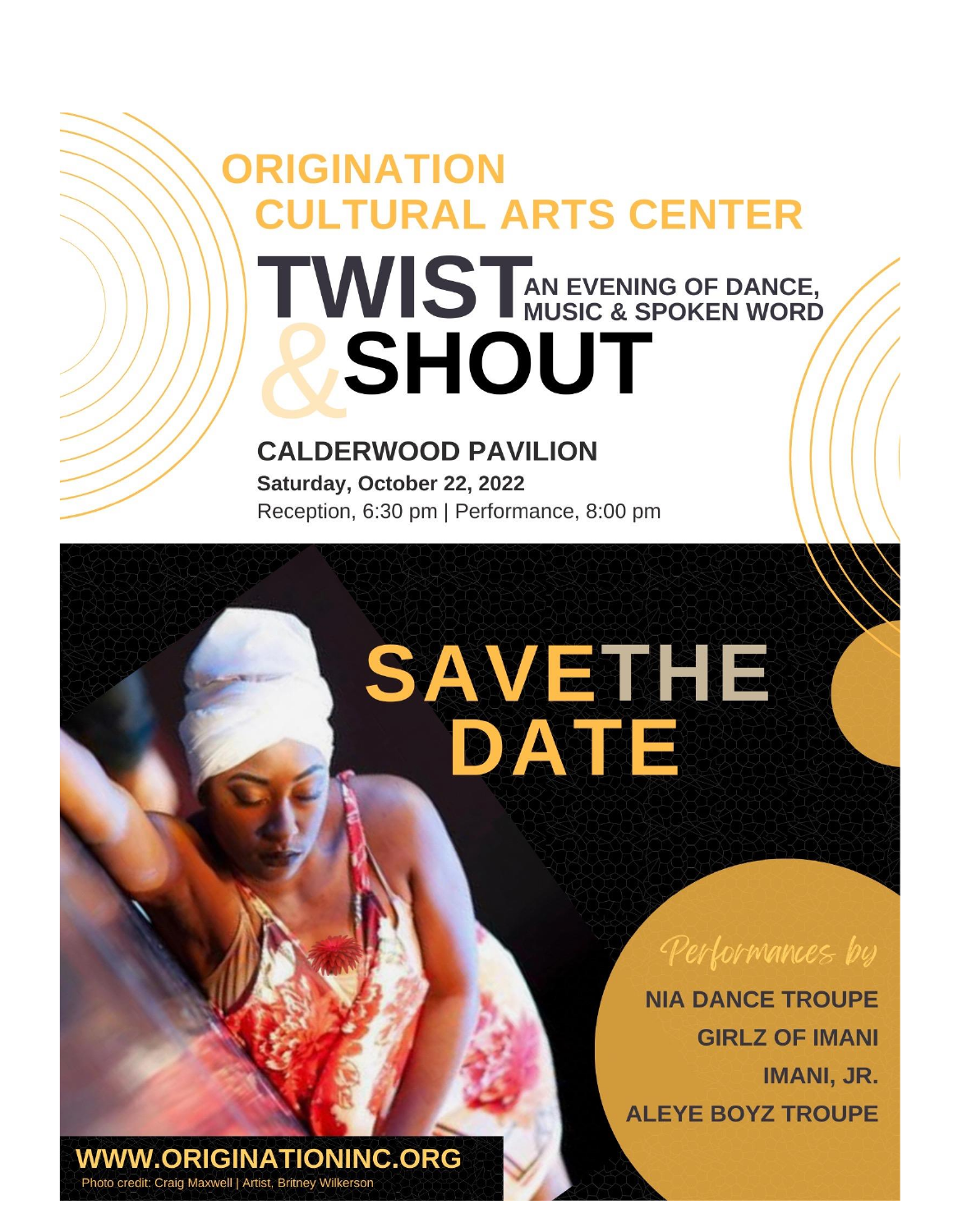

May 2022

Dear Corporate Sponsor:

With much excitement, I write to invite you to become a sponsor of our annual fundraiser: **Twist & Shout! An Evening of Dance, Spoken Word, and Music to Benefit the OrigiNation Cultural Arts Center** on **Saturday October 22, 2022**. I have attached our sponsorship form, fact sheet, and tax-exempt letter for your use and reference.

Founded in 1994, OrigiNation Cultural Arts Center is a Boston-based performance arts program that provides high quality dance, theater arts, and African history education to youth ages 2-18. We use the arts as a vehicle through which we teach our youth the importance of self-respect, health, nutrition, education, self-esteem, and the extent of African influences on various contemporary art forms. Our programs are open to all youth who meet our age requirements, however we focus our efforts on serving youth who live in Boston's under-served neighborhoods of Roxbury, Dorchester, and Mattapan. This year marks our 28<sup>th</sup> anniversary. When we first began, we never dreamed that we would reach this milestone year of programming, nor did we expect to grow from a summer camp that initially served 25 girls in Roxbury to a performance arts institution that has served thousands of young people in Boston, throughout the United States, and around the globe. Today we serve over 3,000 youth domestically and internationally through our on-site programs, lecture demonstrations, performances and special workshops.

*Twist & Shout!* will be held at the **Virginia Wimberly Theatre – Calderwood Pavilion at the Boston Center for the Arts** on **Saturday, October 22, 2022**. OrigiNation is celebrating its 28th anniversary with **PHENOMENAL** and **INSPIRING**  performances by our Professional Dance Division. **NIA Dance Troupe, Girlz of IMANI, IMANI JR** and **Aleye Boyz Troupe** will perform new and retrospective works from our repertoire from the past 28 years. OrigiNation will also honor leaders and artists for their continued support to our community and our youth. The evening will include a silent auction and a VIP reception for sponsors, our artists, and special guests.

*Twist & Shout* is our biggest and most well-attended annual fundraiser. Our goal is to raise \$25,000 to support our programs. Your sponsorship is integral to us reaching this goal. We would be delighted to secure your sponsorship commitment as soon as possible. To ensure inclusion in the program as a sponsor and signage at the event (depending upon your level of sponsorship) we have set a deadline for the close of business on Friday, October 7, 2022.

We hope that you will be part of our 28th anniversary celebration and partner with us to improve the quality of life for the youth we serve and the communities in which they live. If you have any questions or need additional information, please feel free to contact me at 617-522-3900 or via email [musau@originationinc.org.](mailto:musau@originationinc.org)

Thank you so much for considering our request for support. I look forward to hearing from you soon.

Best regards,

Musau M. Dibinga

Ms. Musau M. Dibinga Executive Director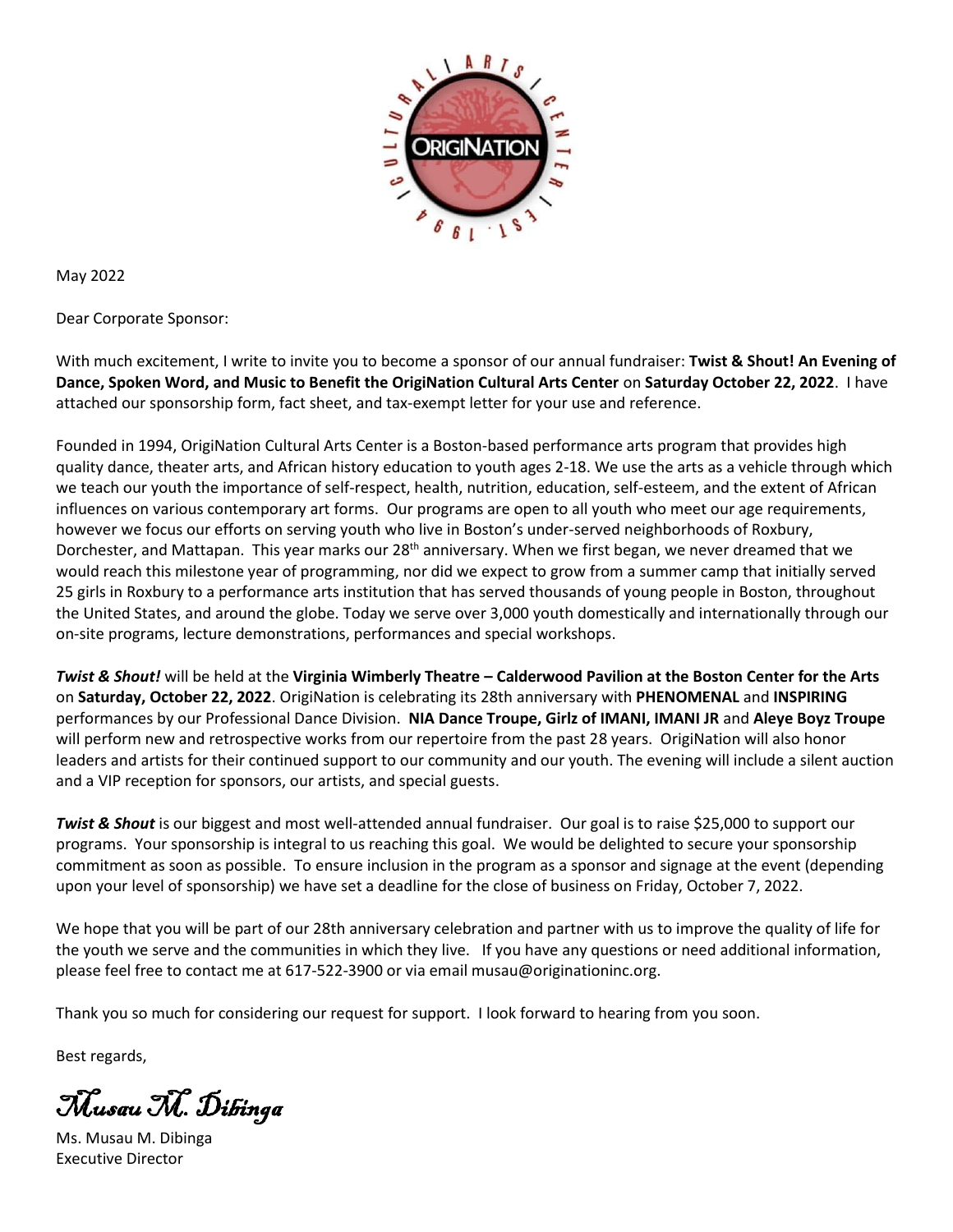

#### **WHO WE ARE?**

Founded by our current Artistic Director, **Shaumba-Yandje Dibinga** in 1994, (with the invaluable support of current Executive Director **Musau Dibinga**), **OrigiNation Cultural Arts Center** (OrigiNation) is a 501(c)(3) nonprofit performing arts organization that utilizes innovative and culturally significant programming to promote self-esteem, physical fitness, and civic responsibility among youth ages 2 – 18. While our programs are open to all youth our primary focus is to serve African American and Latino youth who reside in Boston's underserved communities of Roxbury, Dorchester, and Mattapan. Our secondary aim is to utilize the arts to raise participants' and audiences' awareness about and appreciation for the influences of African and African American culture in contemporary society.

### **WHAT WE DO**

OrigiNation's first program was a summer arts camp for girls that took place in the basement of the First Church of Roxbury. Today we serve over 500 girls and boys annually through our on-site, year-long programs and our off-site short-term programs including: our **Performing Arts Program**, **Professional Dance Division** (which consists of 4 professional youth dance companies), **Ready, Set Dance! Summer Intensive,** and our annual productions of **Our Story: A Celebration of the African and African-American Experience through Spoken Word, Music & Dance** and **Tafuta! A Young Child's Search for the True Meaning of Kwanzaa**. We serve an additional 4,500 youth annually through our **Community Outreach & Education Program** and our **International & Domestic Youth Empowerment through the Arts Tours**. To date we have travelled to **South Africa; Dakar, Senegal; London, England; Accra, Ghana; New Orleans, LA** and **Trinidad and Tobago.**

#### **HOW WE DO IT**

OrigiNation's work is made possible by the tireless efforts of our dedicated staff many of whom are graduates of our programs. We also work with strategic partners throughout Boston and the U.S. to maximize and diversify our students' learning experiences. These partners include but are not limited to **Alvin Ailey American Dance Theater, Complexions Contemporary Ballet,** and **Jose Mateo Ballet Theater.**  Our annual operating budget is \$585,000 which we raise from individuals, private foundations and private businesses that share our commitment to providing a safe and nurturing environment where young people are encouraged to reach beyond perceived limitations and reach their highest potential.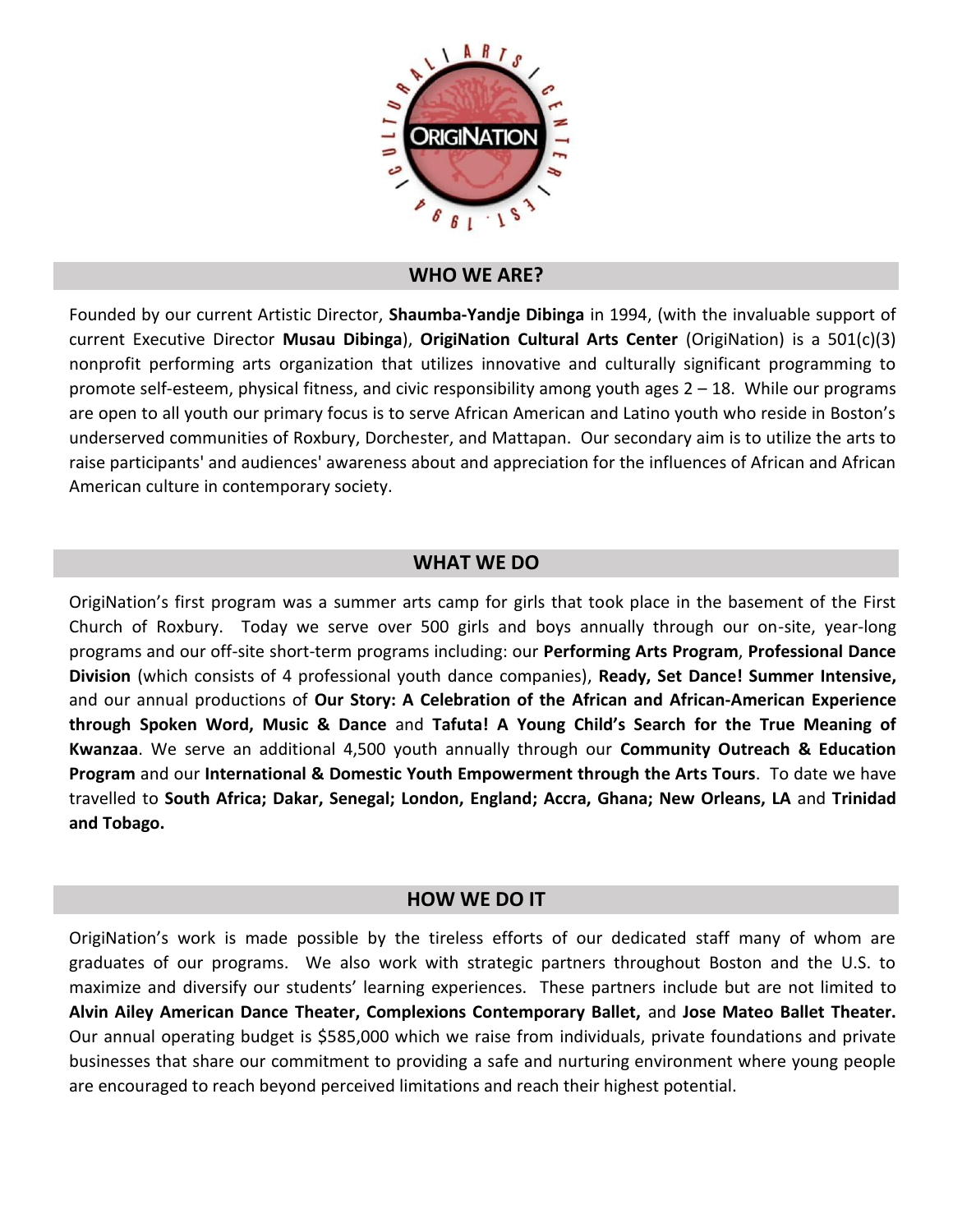## **2021 Sponsors**

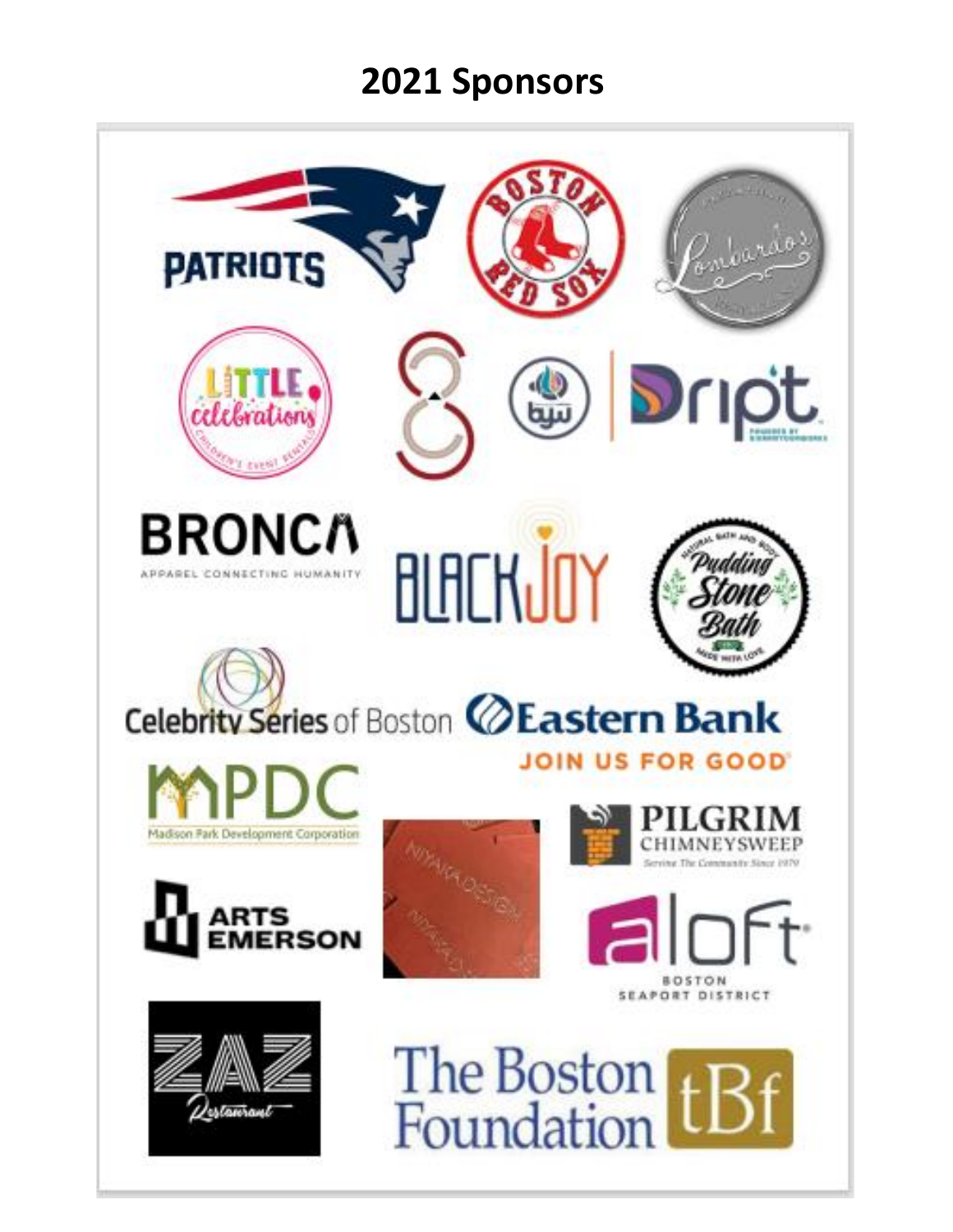

## **Virginia Wimberly Theatre – Calderwood Pavilion at the Boston Center for the Arts Saturday, October 22, 2022 VIP Reception: 6:30 PM │Performance: 8:00 PM**

| <b>CORPORATE SPONSORSHIP FORM</b> |                                           |          |                                                                                                                                                                                                                                                                                                                                          |  |  |  |  |
|-----------------------------------|-------------------------------------------|----------|------------------------------------------------------------------------------------------------------------------------------------------------------------------------------------------------------------------------------------------------------------------------------------------------------------------------------------------|--|--|--|--|
|                                   | <b>Contact Person:</b>                    |          |                                                                                                                                                                                                                                                                                                                                          |  |  |  |  |
|                                   | Company:                                  |          |                                                                                                                                                                                                                                                                                                                                          |  |  |  |  |
| <b>Street Address:</b>            |                                           |          |                                                                                                                                                                                                                                                                                                                                          |  |  |  |  |
|                                   | City/State/Zip:                           |          |                                                                                                                                                                                                                                                                                                                                          |  |  |  |  |
|                                   | Phone/Fax:                                |          |                                                                                                                                                                                                                                                                                                                                          |  |  |  |  |
|                                   | <b>Enclosed please find my check for:</b> |          |                                                                                                                                                                                                                                                                                                                                          |  |  |  |  |
| $\Box$                            | <b>Presenting Sponsor</b>                 | \$10,000 | Logo placement on all event-related creative materials; Logo<br>placement and/inclusion in all print, audio, visual, and social media<br>advertisements, Listing as Presenting Sponsor for the 2019-2020<br>performance season; 20 tickets to the performance and VIP<br>reception; a full-page ad in the benefit journal; and 20 gifts. |  |  |  |  |
| $\Box$                            | <b>Gold Sponsor</b>                       | \$5,000  | 10 tickets to the performance and VIP reception; a half-page ad in the<br>benefit journal; and 10 gifts.                                                                                                                                                                                                                                 |  |  |  |  |
| $\Box$                            | <b>Silver Sponsor</b>                     | \$2,500  | 6 tickets to the performance and VIP reception; a quarter-page ad in<br>the benefit journal; and 6 gifts.                                                                                                                                                                                                                                |  |  |  |  |
| $\Box$                            | <b>Bronze Sponsor</b>                     | \$1,000  | 4 tickets to the performance and VIP reception; a listing in the benefit<br>journal; and 4 gifts.                                                                                                                                                                                                                                        |  |  |  |  |
| $\Box$                            | Supporter                                 | \$500    | 2 tickets to the performance and VIP reception; a listing in the benefit<br>journal; and 2 gifts.                                                                                                                                                                                                                                        |  |  |  |  |

#### **PAYMENT INFORMATION**

**Please send this form along with your check or money order payable to: "OrigiNation" OrigiNation Cultural Arts Center | P.O. Box 191878 | Roxbury, MA 02119**

**Sponsorships must be received by Friday, October 7, 2022 to ensure inclusion in the benefit journal.**

**For more information contact: Musau Dibinga: (617) 522-3900 or Musau@originationinc.org**

**OrigiNation, Inc. is a 501(c)(3), nonprofit organization. The estimated value for the evening is \$50 per person. The balance of the ticket price is tax-deductible to the extent allowed by law.**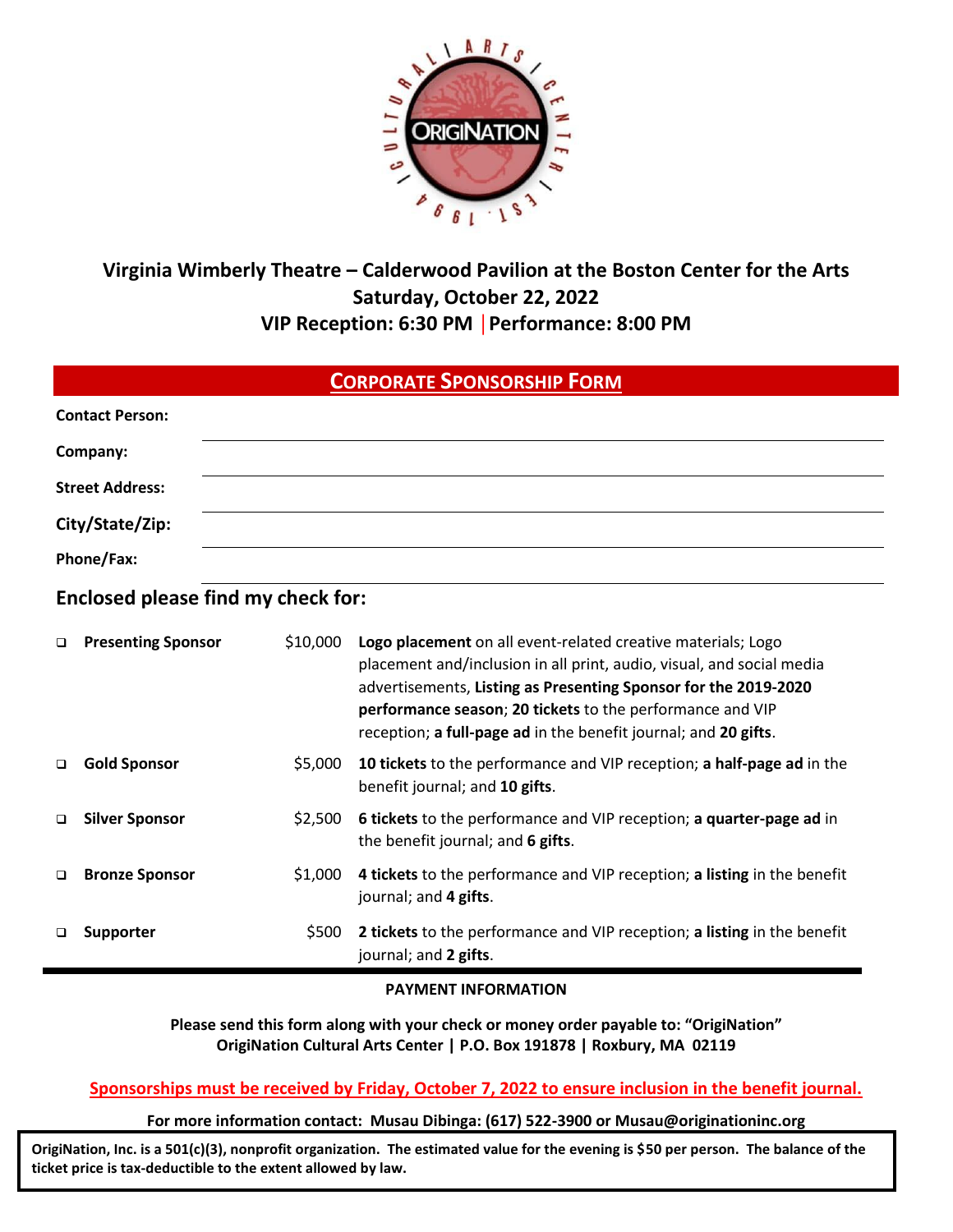

## **Virginia Wimberly Theatre – Calderwood Pavilion at the Boston Center for the Arts Saturday, October 22, 2022 VIP Reception: 6:30 PM │Performance: 8:00 PM**

|                        | <b>AD REPLY FORM</b>                                                                                                |
|------------------------|---------------------------------------------------------------------------------------------------------------------|
| <b>Contact Person:</b> |                                                                                                                     |
| Company:               |                                                                                                                     |
| <b>Street Address:</b> |                                                                                                                     |
| City/State/Zip:        |                                                                                                                     |
| Phone/Fax:             |                                                                                                                     |
|                        |                                                                                                                     |
|                        | Note: If nerson creating the samera ready art and/or disk is different from the nerson listed above please provider |

**Note: If person creating the camera-ready art and/or disk is different from the person listed above, please provide:**

Name \_\_\_\_\_\_\_\_\_\_\_\_\_\_\_\_\_\_\_\_\_\_\_\_\_\_\_\_\_\_Telephone \_\_\_\_\_\_\_\_\_\_\_\_\_\_\_\_\_ Email \_\_\_\_\_\_\_\_\_\_\_\_\_\_

## **Ad Specifications**

## **All artwork must be submitted as a jpeg file via email. No other formats may be submitted.**

### **Ad Sizes and Rates (please check choice)**

#### **Rate**

- Full Page \$300 7¾" w x 10¼" h
- Half Page \$200 7¾" w x 5" h

Quarter Page \$100 - 3⅝ w x 4⅞ h

| <b>Full page</b>                     | <b>Half Page</b>     |
|--------------------------------------|----------------------|
|                                      | $7.3/4'' \times 5''$ |
| $7\frac{3}{4}$ " x $10\frac{1}{4}$ " |                      |
|                                      | <b>Quarter</b>       |
|                                      | Page                 |
|                                      | $3^{5/8}$            |

## **Please send this form and your check or money order made payable to "OrigiNation" to:**

**OrigiNation Cultural Arts Center P.O. Box 191878 Roxbury, MA 02119**

**ADs and payment must be received by Friday, October 7, 2022 to ensure inclusion in the benefit journal.**

**For more information contact: Musau Dibinga: (617) 522-3900 or [Musau@originationinc.org](mailto:Musau@originationinc.org)**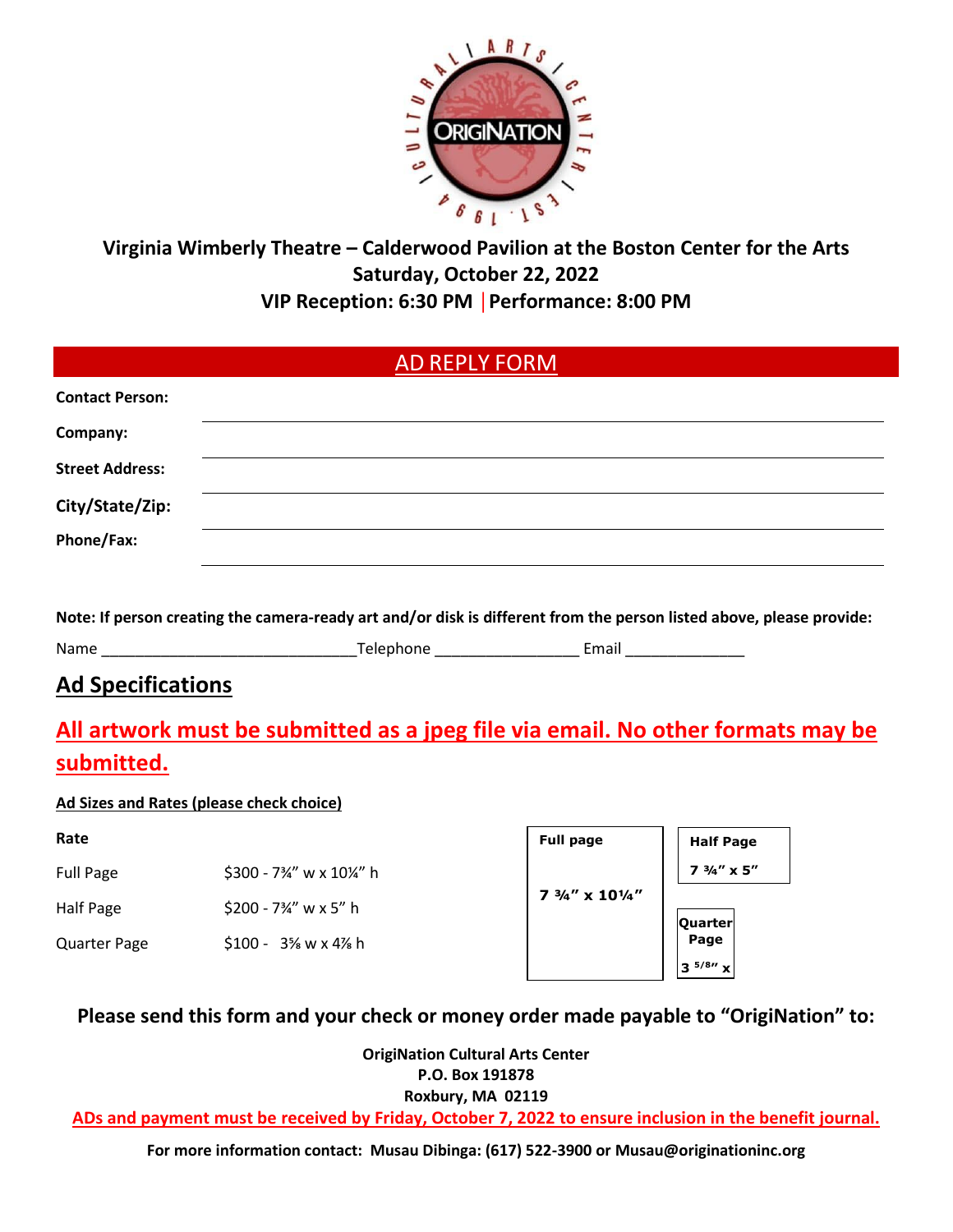

## **Virginia Wimberly Theatre – Calderwood Pavilion at the Boston Center for the Arts Saturday, October 22, 2022 VIP Reception: 6:30 PM │Performance: 8:00 PM**

## PRODUCT DONATION FORM

| <b>Contact Person:</b> |  |  |
|------------------------|--|--|
| Company:               |  |  |
| <b>Street Address:</b> |  |  |
| City/State/Zip:        |  |  |
| Phone/Fax:             |  |  |
|                        |  |  |

## **Description of Item**

(Please be specific. Include all restrictions, black-out dates, expiration dates, and other limitations on the use and availability of the item). Attach separate sheet if necessary.

\_\_\_\_\_\_\_\_\_\_\_\_\_\_\_\_\_\_\_\_\_\_\_\_\_\_\_\_\_\_\_\_\_\_\_\_\_\_\_\_\_\_\_\_\_\_\_\_\_\_\_\_\_\_\_\_\_\_\_\_\_\_\_\_\_\_\_\_\_\_\_\_\_\_\_\_\_\_\_\_\_\_\_\_\_\_\_\_\_\_ \_\_\_\_\_\_\_\_\_\_\_\_\_\_\_\_\_\_\_\_\_\_\_\_\_\_\_\_\_\_\_\_\_\_\_\_\_\_\_\_\_\_\_\_\_\_\_\_\_\_\_\_\_\_\_\_\_\_\_\_\_\_\_\_\_\_\_\_\_\_\_\_\_\_\_\_\_\_\_\_\_\_\_\_\_\_\_\_\_\_ \_\_\_\_\_\_\_\_\_\_\_\_\_\_\_\_\_\_\_\_\_\_\_\_\_\_\_\_\_\_\_\_\_\_\_\_\_\_\_\_\_\_\_\_\_\_\_\_\_\_\_\_\_\_\_\_\_\_\_\_\_\_\_\_\_\_\_\_\_\_\_\_\_\_\_\_\_\_\_\_\_\_\_\_\_\_\_\_\_\_

Donor's Valuation of Item (for IRS purposes): \$

#### **SERVICE OR GIFT CERTIFICATE INFORMATION REQUIREMENTS**

If you are donating a gift certificate for a service, please provide a letter or certificate including the following information:

- Name of product or service
- Description of what is included and what is excluded
- Name of person to contact for further information
- Instructions on how to redeem item
- Include any additional information such as a photo or descriptive brochure as appropriate
- Date of expiration

#### **Donations must be received by Friday, October 7, 2022 to ensure inclusion in the benefit journal.**

**For more information contact: Musau Dibinga: (617) 522-3900 or Musau@originationinc.org**

**OrigiNation, Inc. is a 501(c)(3), nonprofit organization. All product donations are tax-deductible to the extent allowed by law.**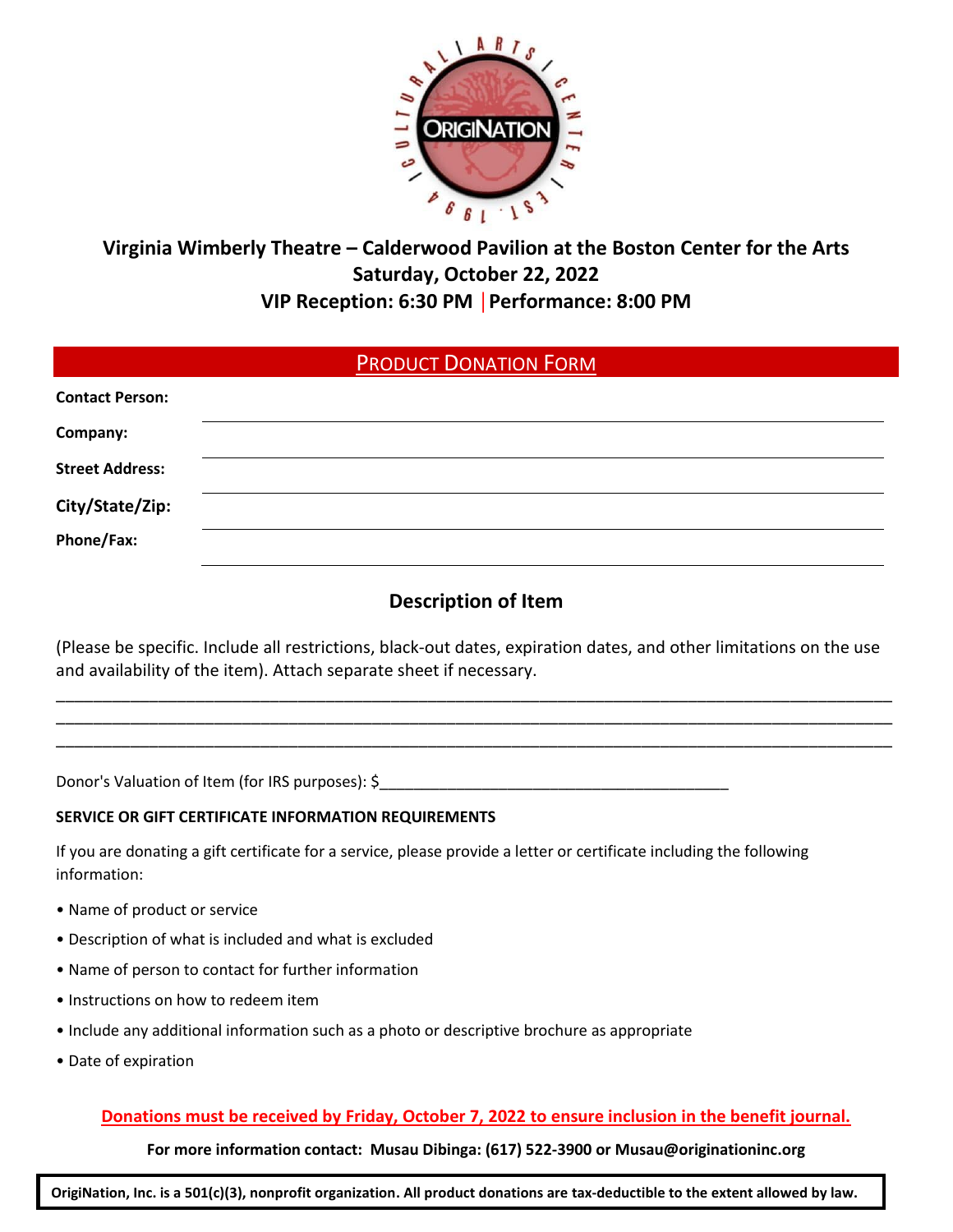DEPARTMENT OF THE TREASURY

INTERNAL REVENUE SERVICE P. O. BOX 2508 CINCINNATI, OH 45201

**DEC 0 1 2001** Date:

ORIGINATION INC C/O SHAUMBA YANDJE DIBINGA 3227 WASHINGTON ST JAMAICA PLAIN, MA 02130

Employer Identification Number: 04-3346266 DLN: 101284006 Contact Person: D. A. DOWNING ID# 31805 Contact Telephone Number:  $(877)$  829-5500 Our Letter Dated: MAY 1998 Advance Ruling Period Begins: OCTOBER 1997 Advance Ruling Period Ends: DECEMBER 31, 2001 Addendum Applies: NO.

Dear Applicant:

Our letter of the above date stated that we had determined your organization is exempt under section 501(a) of the Internal Revenue Code as an organization described in section 501(c)(3) and that you would be treated as a publicly supported organization and not as a private foundation during your advance ruling period. This was based on our determination that you could reasonably be expected to be an organization described in sections 170(b) (1) (A) (vi) and 509(a) (1) or in section 509(a) (2).

We also stated that at the end of your advance ruling period you would have to establish that you were in fact an organization described in one of the above sections.

Our records indicate that your advance ruling period begins and ends on the dates shown above. Your exempt status as an organization described in section  $501(c)(3)$  is still in effect. However, to establish that you are a publicly supported organization described in sections 170(b)(1)(A)(vi) and 509(a) (1) or in section 509(a) (2), please complete the attached Form 8734, Support Schedule for Advance Ruling Period, for each of the tax years in your advance ruling period.

The information requested in this letter is required to support your claim to be other than a private foundation. It is needed in addition to any required Form 990 or other annual return. Please send it to us within 90 days from the end of your advance ruling period.

If we do not receive this information, we will presume you are a private foundation and you will be treated as a private foundation as of the first day of your first tax year for purposes of sections 507(d) and 4940 of the Code. In addition, if you do not provide the information by the time requested, it will be considered by the Internal Revenue Service that you have not taken all reasonable steps to secure the determination you requested. Under section